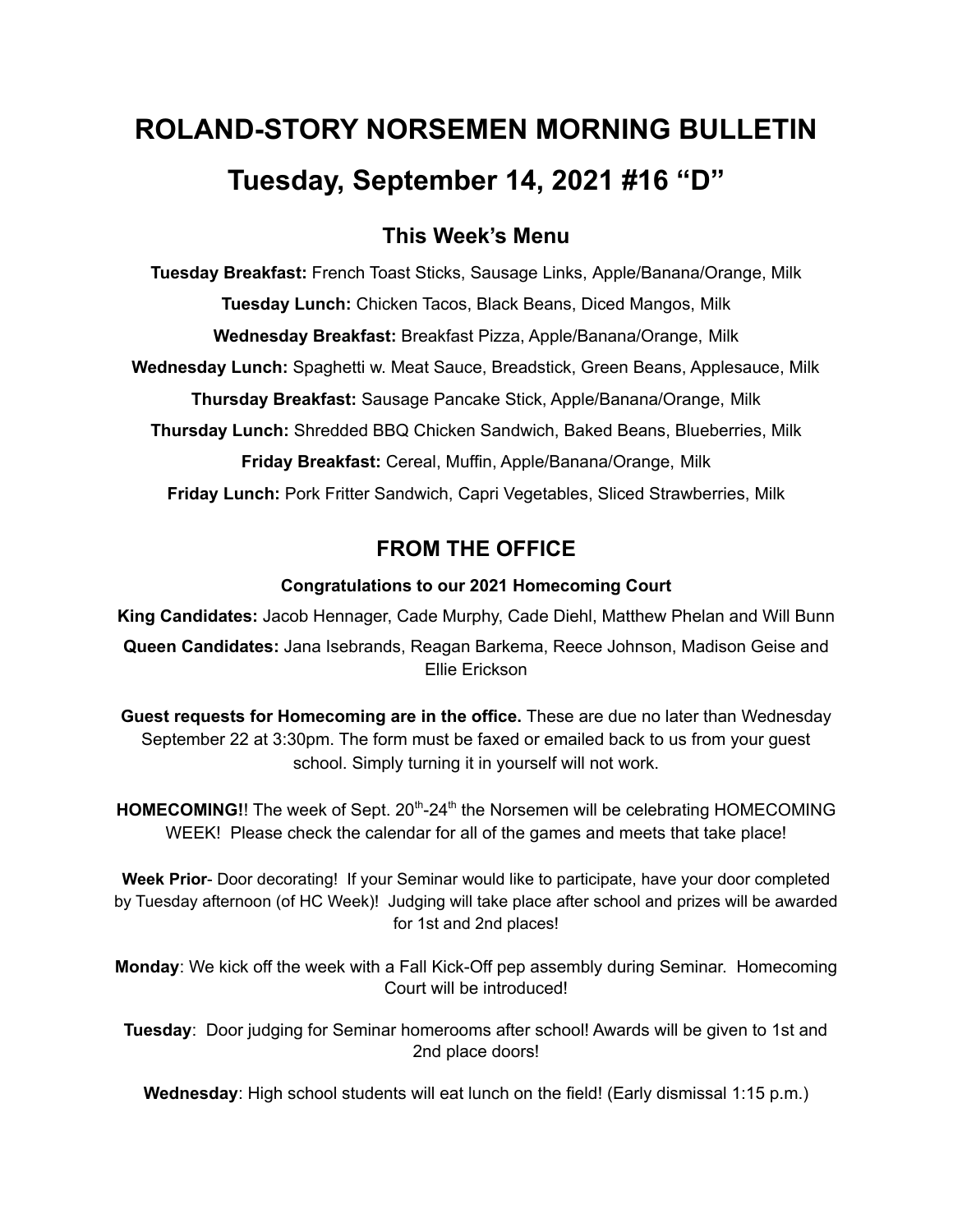**Thursday**: The high school will dismiss to watch the Powder Puff game, starting at 2:15 p.m.

**Friday:** Homecoming Parade! The parade will start at 2:15 p.m. There will be a Pep Rally with the announcement of the Homecoming King and Queen Coronation immediately following the parade at 2:45 p.m.

## **Homecoming Week Themes 9/20-9/24**

**Monday: Class Color Day** 9th-Yellow, 10th- Blue, 11th- Green, 12th- Pink, Staff- Purple **Tuesday: Decade Day Wednesday: Denim Day Thursday: Hawaiian Day Friday: Norsemen Spirit Day** ⚫️

# **From the Counselor's Office:**

## **[COUNSELOR'S](https://docs.google.com/document/d/1vmwczNPbDzXe9vFaG5LJMQ7NYDv-i4oQJHybqA65TUc/edit?usp=sharing) FOLDER**

## *I plan to attend DMACC! (Seniors)*

*Any senior that plans to attend DMACC for the F'2022 should attend a college application session on Tuesday, September 28, during Seminar. A DMACC representative will be here during Seminar to help you with this application. Sign up in Mrs. Heisterkamp's office.*

**Military Opt Out Form for Juniors and Seniors:** This allows us to legally refuse to give the military contact information about your student if you sign this form. Please return the signed form by September 13th to the guidance office.

#### **Scholarships**

\*University of Iowa: [Strayer-Rairden](https://drive.google.com/file/d/19dd2KrYVSWYKX2eleClYPvARc5_M10rR/view?usp=sharing) Scholarship- \$1,000 (renewable) due 1/31. Going to U of I and has declared Physics or Astronomy as their major

## [\\*StudentScholarsihps.org](https://drive.google.com/file/d/15_QGMs4o4nf-uHxHY58Ue31_w-7Qw42k/view?usp=sharing)

1) Be Bold Scholarship- \$25,102 due 9/30 2) Good Fortune Scholarship- \$1,000 due 9/30 3) CollegeXpress Scholarship- \$10,000 due 9/30 4) Nitro Scholarship- \$2,000 due 9/30 5) SP High School Scholarship- \$10,000 due 9/30 6) Women's Ministries Scholarship Program- \$20,000 due 10/15 7) NACME Scholarships- \$5,000 due 10/30 8) Coca-Cola Scholars Program- \$20,000 due 10/31